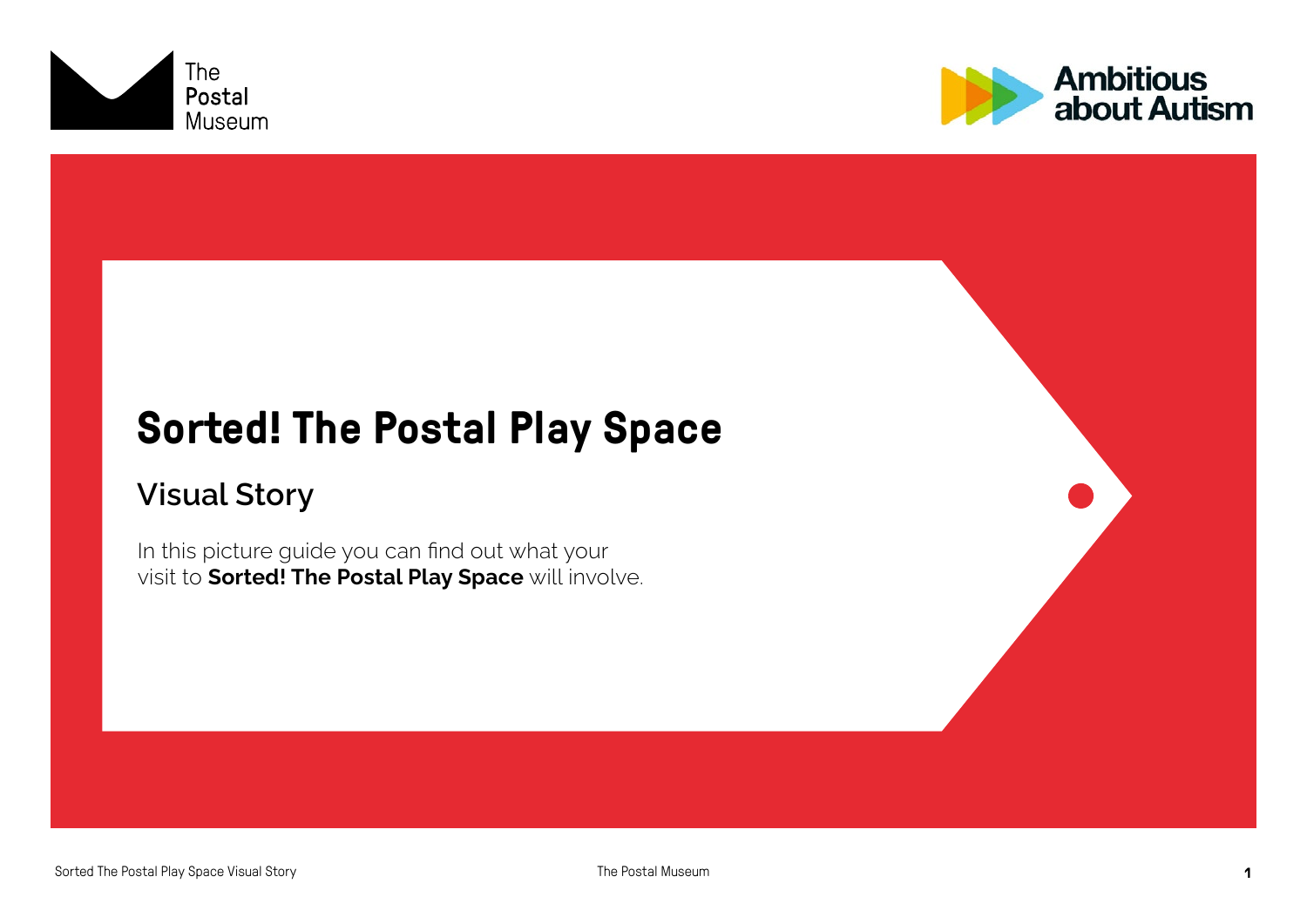## **Things to do in Sorted!**

Sorted! The Postal Play Space is an indoor play area for children aged 8 and under. You can pretend to be a postal worker in an interactive village with streets, buildings, trolleys, pulleys, slides and chutes.

There are lots of **activities** that you can take part in.

There is a **pretend van and post office.** You can **post, sort and receive** letters and parcels.

There is a **slide** which is fun, you can dress up in postal uniforms and you can read books.



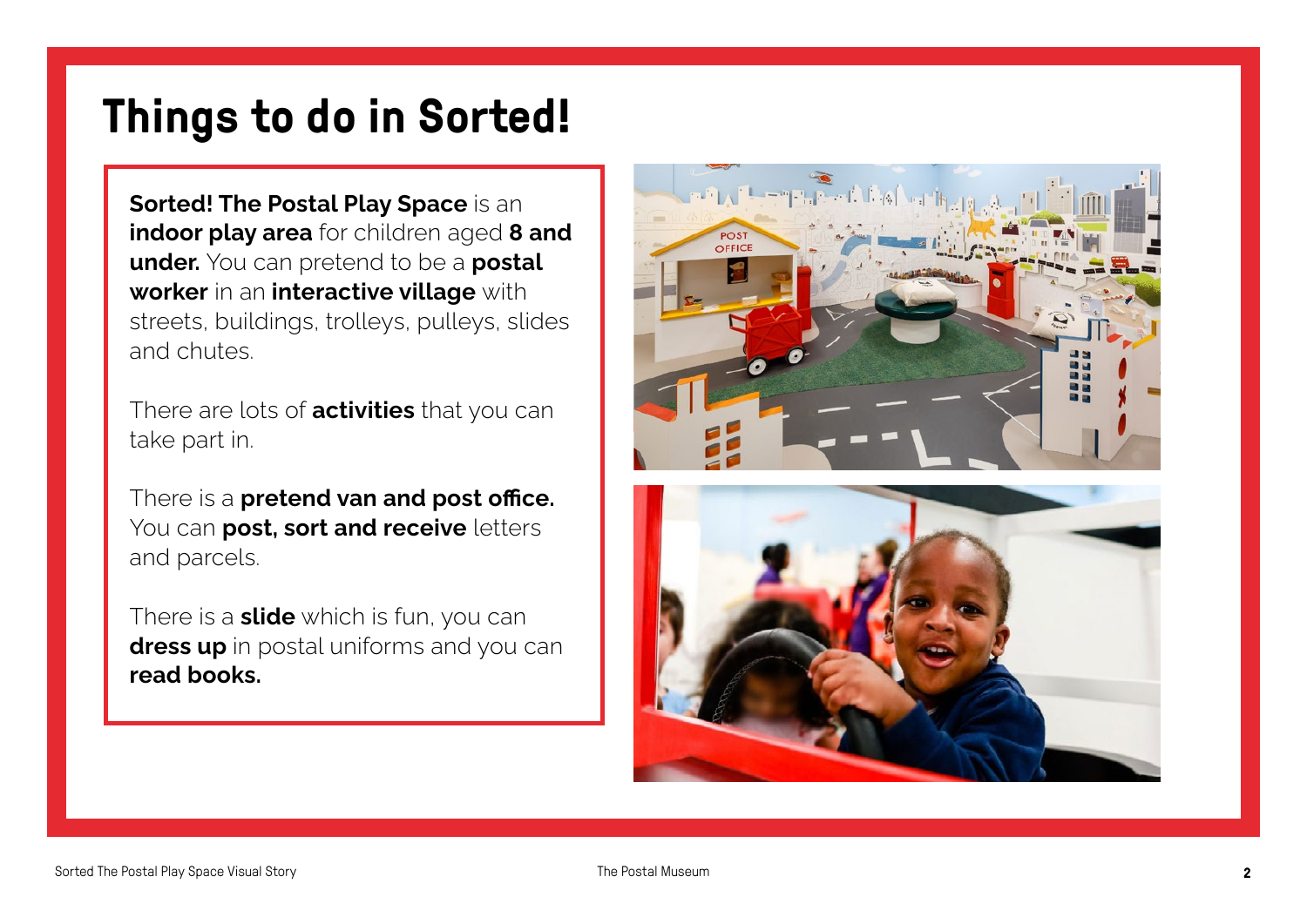# **Visiting Sorted!**

Sorted! is located on the ground floor of Mail Rail. The entrance is through the gift shop on the right.

Sessions are 45 minutes and you will need to purchase a **separate ticket** to visit Sorted! This can be combined with a visit to the museum, or you can book entry just for Sorted! Adults must accompany children but do not need a ticket.

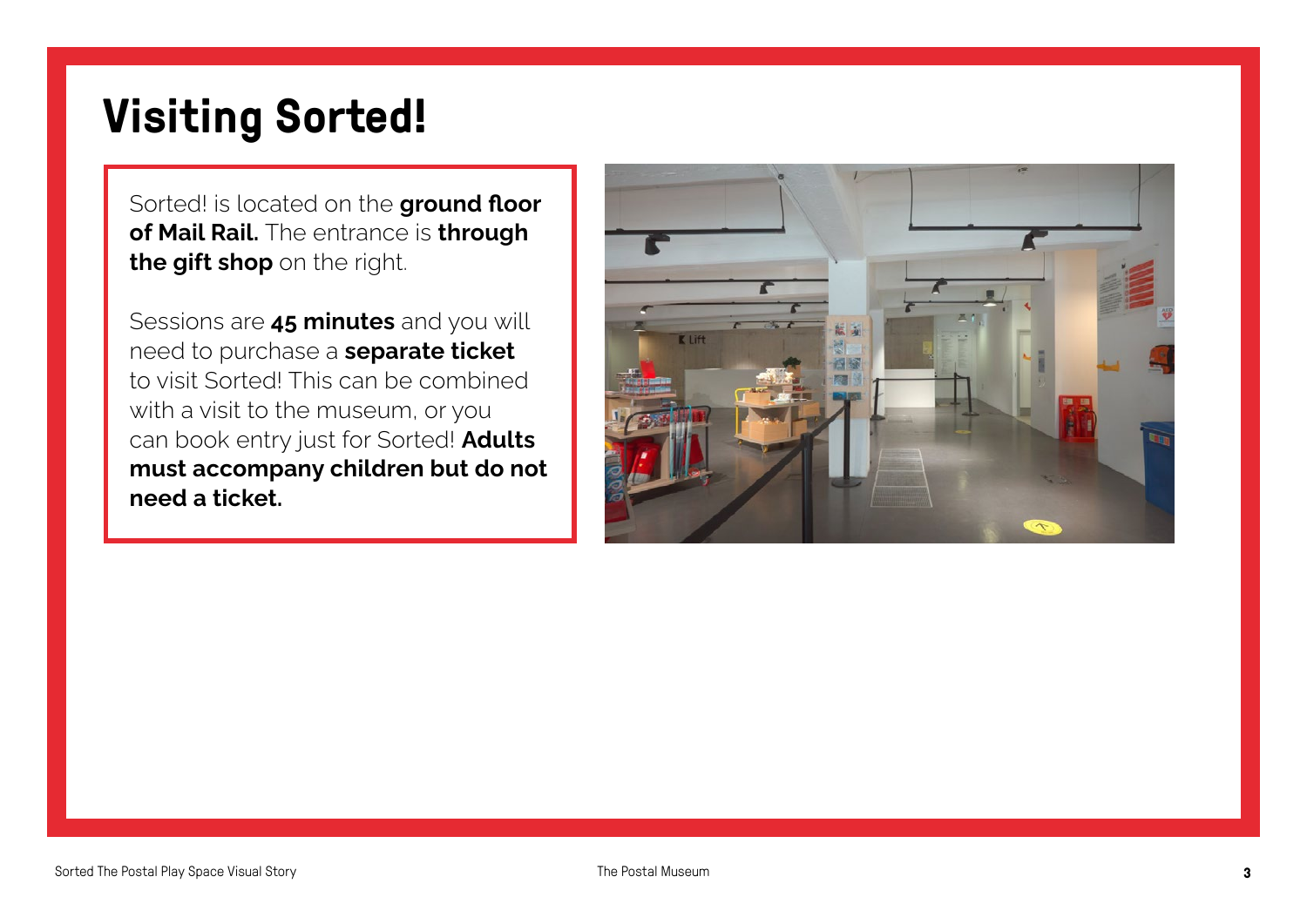### **Rules to keep you safe**

There are some rules to keep you safe in Sorted!

Please be **respectful** of other children.

Please **keep your shoes on**, this is so people do not get hurt.

Please look after your belongings.

Parents must look after their children at all times.